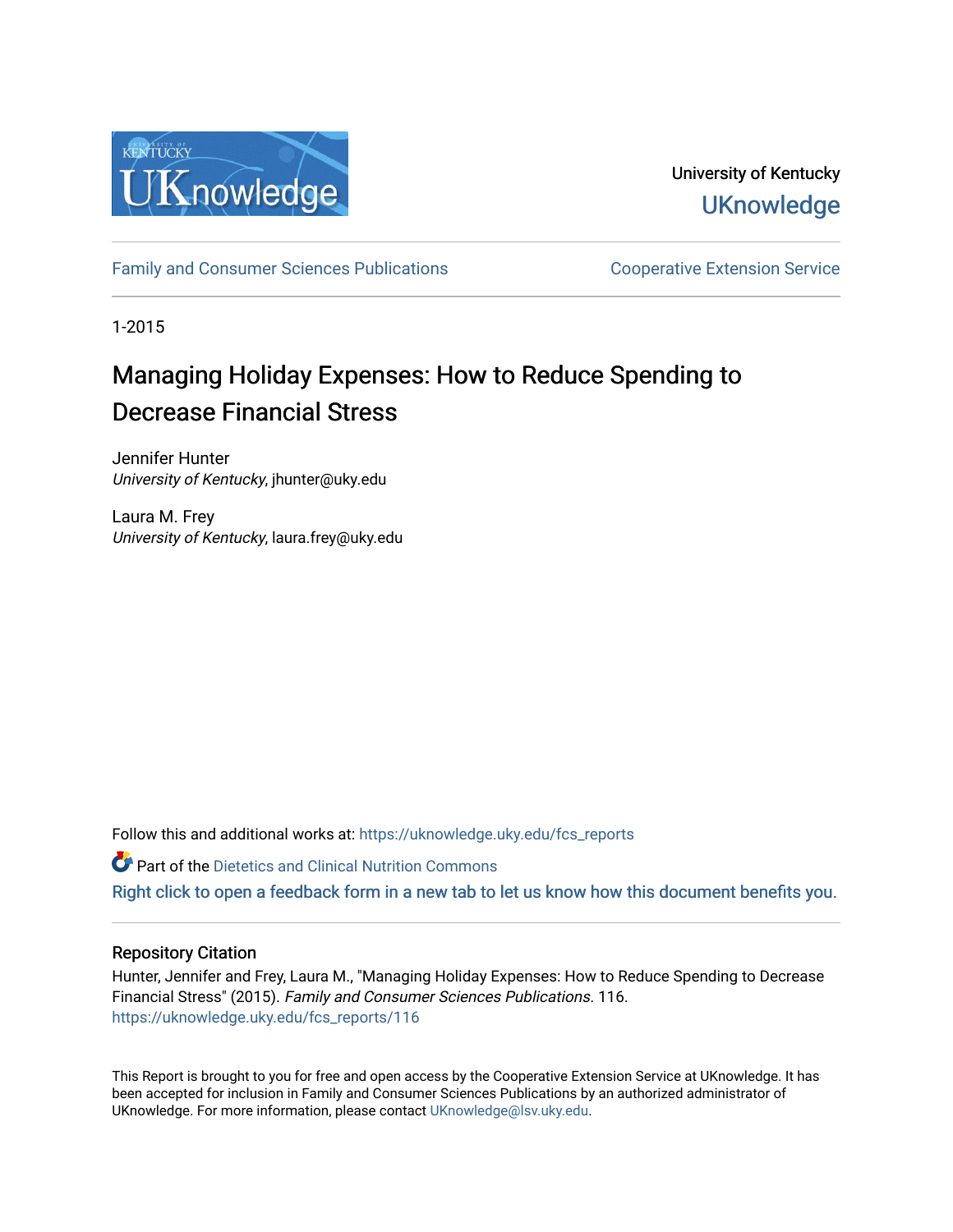

# **Managing Holiday Expenses: How to Reduce Spending to Decrease Financial Stress**

*Jennifer Hunter and Laura Frey, Family Sciences*



I olidays are often an exciting time of the year. Spend-<br>ing time with family, enjoying time off work, and<br>celebrating with family traditions are enjoyable activities celebrating with family traditions are enjoyable activities. However, the holidays also can represent added stress due to the crunch on your wallet. Decorations, gifts, and food expenses add up quickly.

When thinking about expensive holidays, people often think of Christmas, however other holidays can be expensive as well. For example, Halloween is the third most expensive holiday, after Christmas and Valentine's Day. Although Halloween does not involve large gifts or family events, the costs of costumes, candy, and decorations can require big spending. To avoid the financial strain of the holidays, it is important to plan for holiday expenses throughout the year and adopt new, lower-cost traditions.

#### **Develop a Budget for Upcoming Holidays**

One way to reduce impulsive spending is to develop a budget that includes clear expectations for travel, food, entertainment, and gift-giving expenses.

- First, review what you did for the holidays last year. Think about to whom you gave gifts: Was there anyone you forgot? Think about the challenges you faced: Did you use your credit card too much? Did you spend more than you expected? Also consider what worked well for your family: Did you draw names with family members to split the cost of buying gifts for everyone? Looking at previous years can help you plan for the upcoming year, especially with holidays and celebrations.
- Make a list of everyone who will receive a gift as well as all items that will cost money during the holiday season. Some items often forgotten include gasoline, babysitter fees, and eating at restaurants more often.
- Some people enjoy giving gifts to non-family members, but they are often forgotten when making a budget. These people include teachers, babysitters, hair stylists, etc. Consider writing handwritten notes expressing thanks or appreciation rather than buying gifts when possible to reduce your spending costs.
- Divide your list of expenses into necessary items (needs) and extra opportunities (wants). For example, gasoline is a needed expense for traveling, but eating at restaurants while on the road is an extra expense that could be avoided if necessary. Dividing your list of expenses into needs and wants will help you save for all necessary expenses and provide a list of ideas in case extra money is left over.
- It can be helpful to budget for holidays that occur together. Several winter holidays occur so close together that it can leave little time for separate budgeting. Combining holiday expenses for all three holidays together can make sure that you are not caught off guard.

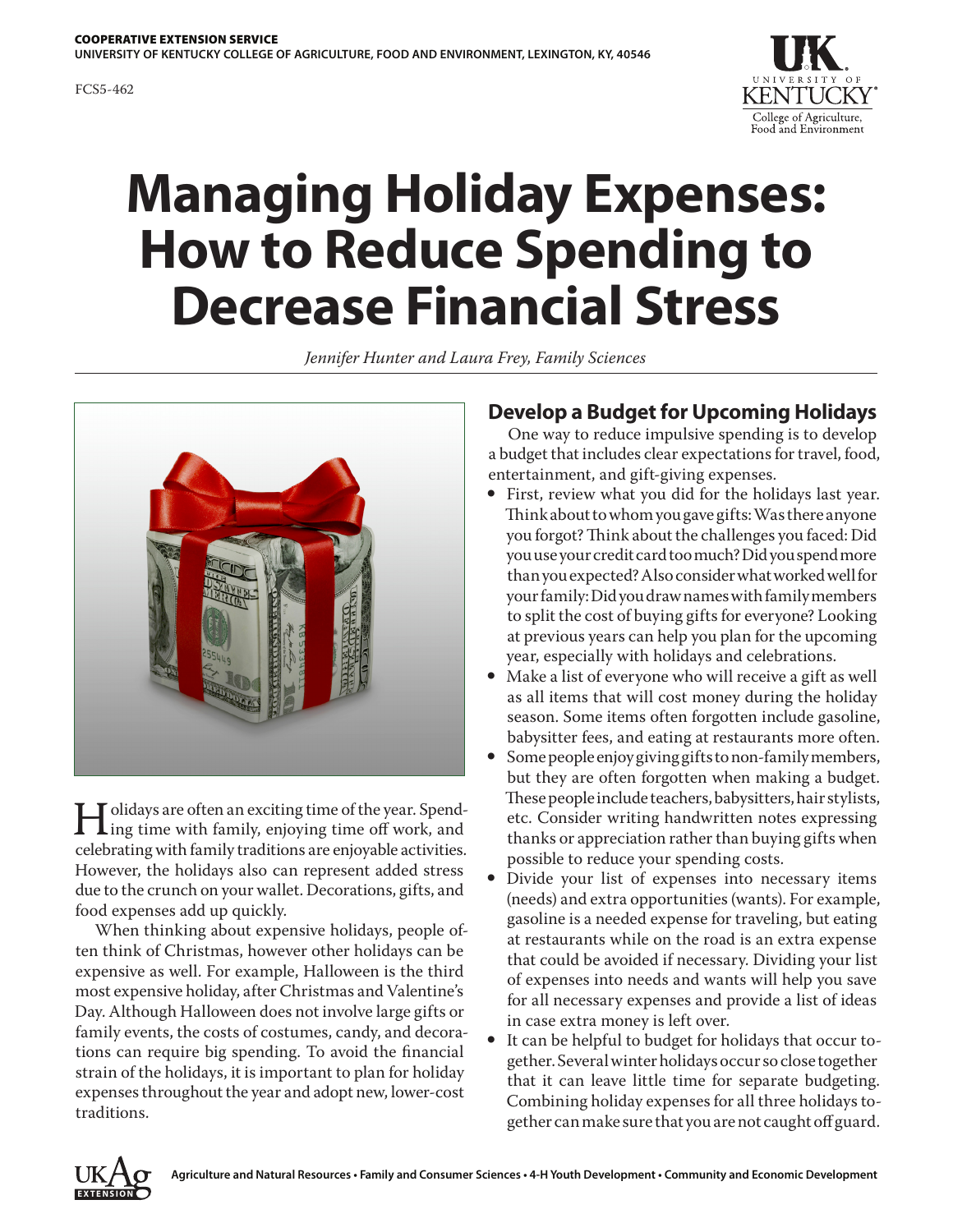# *Consider making purchases throughout the year and storing the items until they are needed. Waiting until the last minute often causes us to make poor decisions that exceed our budget.*

- As part of your budget, determine how you will pay for each item. Paying with cash will help avoid unexpected spending. Paying with a credit card without keeping track of spending may cause you to forget purchases for which you'll have to pay later. If paying with layaway, look out for hidden fees and be sure to budget for any interest added.
- Once a budget is made, it can still be hard to follow. In-store sales are tempting, but making impulsive purchases, no matter how small, can add up quickly. Carry a copy of your budget and shopping list with you, and be sure to follow it while in stores.
- Plan your shopping trips ahead of time by reviewing store ads for upcoming sales. This step will lower costs while also helping to reduce impulsive decisions while in the store. However, keep in mind that not all coupons will help you save money. It can be tempting to buy an item simply because you have a coupon or the item is on sale. Make sure the item is a useful purchase.
- Consider making purchases throughout the year and storing the items until they are needed. Waiting until the last minute often causes us to make poor decisions that exceed our budget.

### **Reuse and Make Decorations**

Another important step to reduce costs is to save and reuse decorations from year to year. Also, you can often make decorations at a lower cost than buying them in a store.

- Make homemade decorations from household items, such as string, cotton balls, or Popsicle sticks. For example, popcorn or cranberries can be strung together to decorate a Christmas tree. You can also decorate using items from the backyard (such as pinecones or flower clippings) or local farmer's markets (such as hay bales) which are often sold at a lower price.
- Consider reusable plates, cups, and utensils each year so that you do not have to purchase these items every holiday throughout the year. Try to purchase generic ones that can be used for all holidays.
- Save previously used gift bags, wrapping paper, tissue paper, bows, and ribbon for the next year. Gift cards can repurposed into gift tags. You can also use leftover string or yarn from other projects to decorate gifts.

# **Tips for Specific Holidays**

#### *Easter*

- Make homemade dyed eggs with vinegar and food coloring (rather than buying a kit) as a fun activity for the kids.
- Save plastic eggs to be used year to year. Eggs can be filled with small candies, inexpensive toys, or small coins and hidden for children to find. If you have small children in your Easter egg hunt, be certain that the items are age appropriate.
- y If your children put out an Easter basket, purchase a basket that can be reused each year. Another option is to purchase a gift to use as a basket that can also be used as toy (such as a bonnet, sand pail and shovel, storage container to store toys, or lunch box). To fill the basket, check for sales on treats. Instead of candy, think about healthier options such as fruit snacks, or visit dollar stores for small toys.

#### *Halloween*

- $\bullet$  Shop consignment or thrift stores for costumes before the holiday. You can also be creative by looking for items that can be turned into a costume. Also, keep an eye out for costume sales rather than buying a costume at full price.
- Save costumes worn by older children for younger siblings to wear years later. Store costumes in a clean, dry place to maintain shape and condition from year to year.
- If you choose not to save costumes, consider selling your used costumes from previous years at consignment shops. Some of these shops offer buying discounts to customers which can also help you find lower-cost costumes.
- Be creative to create your own costume from your closets or relative's closets. Let your child brainstorm ideas with you to help make the activity more fun. You can also search online for creative, homemade costume ideas.
- Consider sewing costumes from purchased patterns using inexpensive or remnant fabric.
- y Search local ads for sales on Halloween candy. Remember to buy only what you will need, so that leftover candy is not wasted. You can also buy small amounts of candy early in the time leading up to the holiday to help spread the cost over several weeks.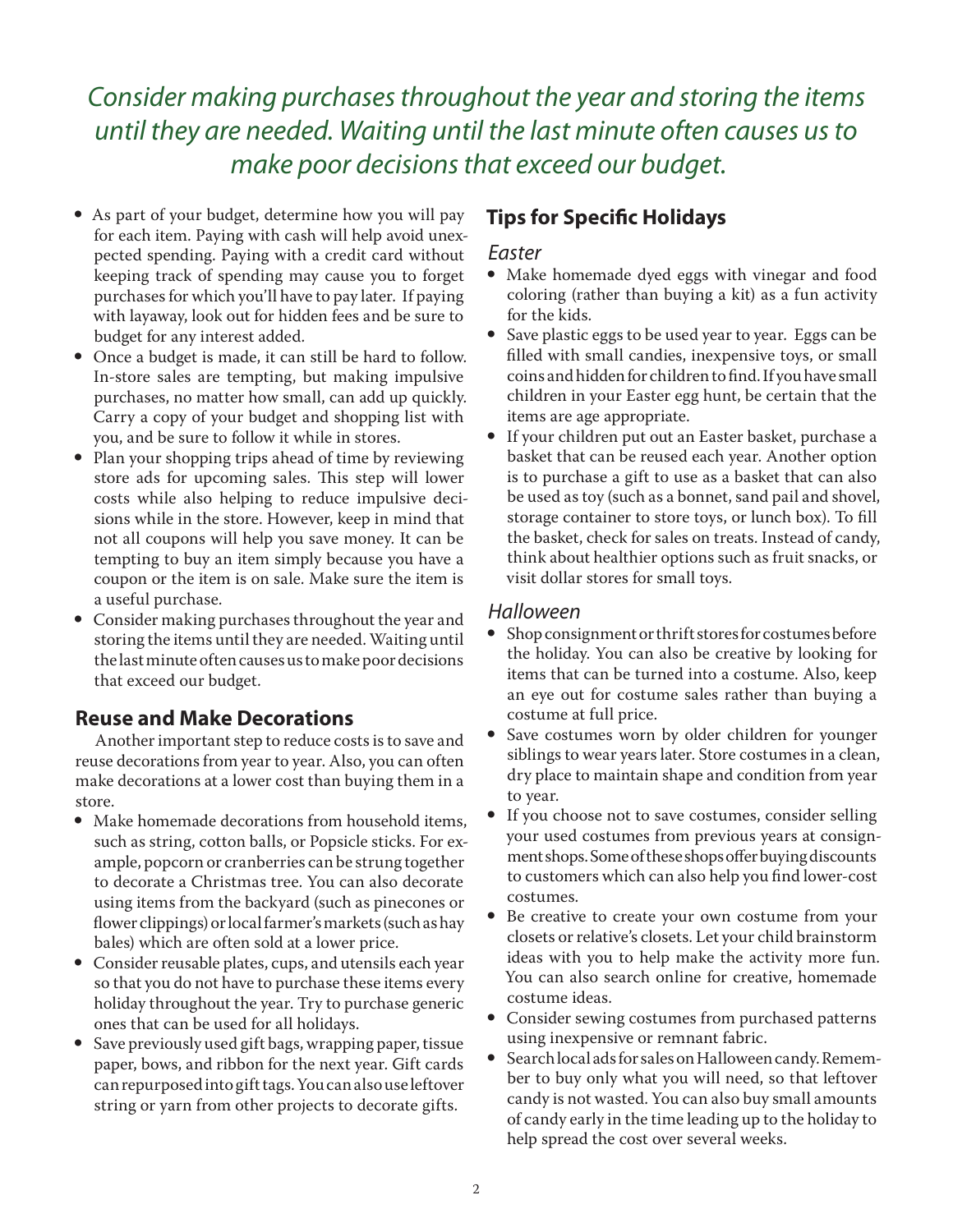# *Thanksgiving*

- Cooking an entire Thanksgiving meal on your own can be expensive. Considering having a potluck with friends and family to avoid cooking or paying for the entire meal yourself.
- Plan for meals ahead of time to take advantage of coupons and grocery deals. Coupons and advertisements about upcoming sales can be found online and in local newspapers.
- Using in-season produce for recipes can often reduce food costs. For example, sweet potatoes and fall squash are often on sale during the Thanksgiving season.
- Reduce travel expenses by visiting out-of-town families for one holiday during the winter season (such as just Thanksgiving or only Christmas, rather than both holidays).

#### *Christmas and Hanukkah*

- When making a budget, decide what you will spend on each person before going shopping. If possible, talk with family members and friends to set a spending limit that everyone can spend on each gift.
- Winter holidays often cost the most money, and several parents use this time to purchase more expensive gifts. Many expensive gifts, such as electronics, can also be purchased with warranties that cost extra money. Be careful when purchasing these warranties. Do not assume that they are worth the added cost. Think about how often you will use the item, the age of the person who will be using it, and the situations in which it will be used, to determine if the warranty is a smart purchase.
- Considering setting up new holiday traditions that cost less. For example, some families or friend groups use "Secret Santa," where each person draws a name randomly so that everyone receives a gift and each person only buys one gift.
- If you will be mailing items, be sure to check the variety of mailing and postage options before selecting a method. For example, the U.S. Postal Service offers boxes that ship at a flat rate regardless of the weight. However, these boxes may not be appropriate if your item is larger yet lightweight. Compare options, keeping in mind how far the item is to be shipped and whether the item is fragile.

• Consider spending time together rather than giftgiving. Other ideas include a nice dinner out or playing games as a group.

# *Birthdays/Anniversaries/Mother's or Father's Day*

• Consider family activities rather than gift giving. Nonmaterial gifts (such as outdoor picnics, nice meal cooked at home, family walk, tickets to a community play) can be just as meaningful and possibly more special than buying gifts.



# *Memorial Day/Fourth of July/Labor Day*

- Check your local grocery store for sales before deciding what to make for the event. Grocery stores often have sales on certain types of meat—often whole chickens, hot dogs, or ground beef—around the summer holidays.
- Consider buying meat in large portions that you can cut up yourself. For example, you could buy a roast and cut steaks from it yourself. You could also buy ground beef, adding spices and shaping it into patties yourself, rather than buying pre-made hamburger patties.
- Have a potluck rather than cooking the entire meal yourself. Each friend or family member could bring a side item or a dessert while you provide the main course. No matter what the holiday may be, there are simple

ways to save money while still providing an enjoyable family experience. Include friends, family members, and children in planning creative ways to celebrate together. Thinking ahead will help reduce costs and prevent the stress that comes from overspending. With a little effort, you can still provide an exciting experience for your loved ones.

*Nonmaterial gifts (such as outdoor picnics, nice meal cooked at home, family walk, tickets to a community play) can be just as meaningful and possibly more special than buying gifts.*